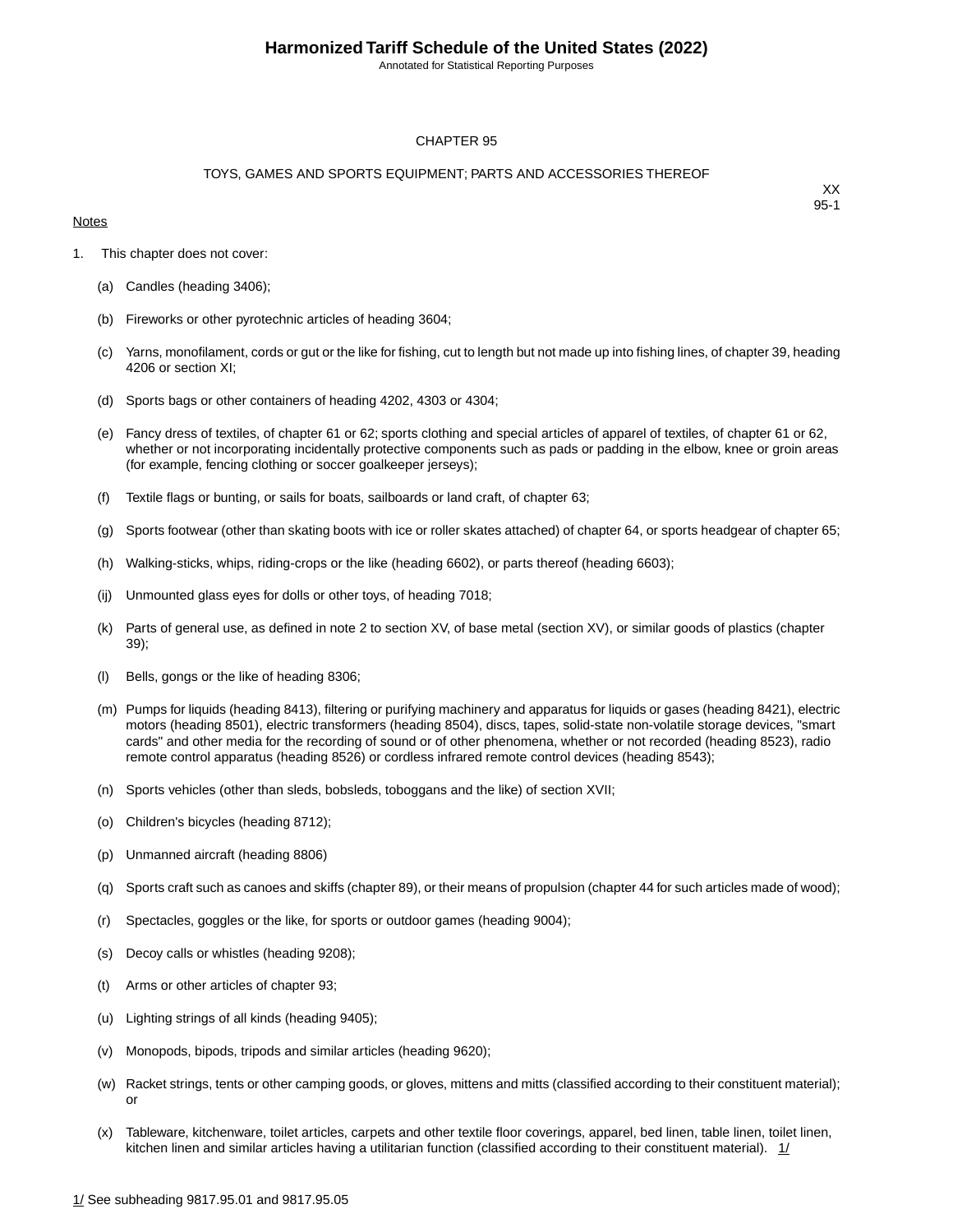Annotated for Statistical Reporting Purposes

Notes (con.) XX 95-2

- 2. This chapter includes articles in which natural or cultured pearls, precious or semiprecious stones (natural, synthetic or reconstructed), precious metal or metal clad with precious metal constitute only minor constituents.
- 3. Subject to note 1 above, parts and accessories which are suitable for use solely or principally with articles of this chapter are to be classified with those articles.
- 4. Subject to the provisions of Note 1 above, heading 9503 applies, *inter alia*, to articles of this heading combined with one or more items, which cannot be considered as sets under the terms of General Interpretative Rule 3(b), and which, if presented separately, would be classified in other headings, provided the articles are put up together for retail sale and the combinations have the essential character of toys.
- 5. Heading 9503 does not cover articles which, on account of their design, shape or constituent material, are identifiable as intended exclusively for animals, for example, "pet toys" (classification in their own appropriate heading).
- 6. For the purposes of heading 9508:
	- (a) The expression "amusement park rides" means a device or combination of devices or equipment that carry, convey, or direct a person or persons over or through a fixed or restricted course, including watercourses, or within a defined area for the primary purpose of amusement or entertainment. Such rides may be combined within an amusement park, theme park, water park or fairground.These amusement park rides do not include equipment of a kind commonly installed in residences or playgrounds;
	- (b) The expression "water park amusements" means a device or combination of devices or equipment that are characterized by a defined area involving water, with no purposes built path. Water park amusements only include equipment designed specifically for water parks; and
	- (c) The expression "fairground amusements" means games of chance, strength or skill, which commonly employ an operator or attendant and may be installed in permanent buildings or independent concession stalls. Fairground amusements do not include equipment of heading 9504.

This heading does not include equipment more specifically classified elsewhere in the tariff schedule.

#### Subheading Note

- 1. Subheading 9504.50 covers:
	- (a) Video game consoles from which the image is reproduced on a television receiver, a monitor or other external screen or surface; or
	- (b) Video game machines having a self-contained video screen, whether or not portable.

This subheading does not cover video game consoles or machines operated by coins, banknotes, bank cards, tokens or by any other means of payment (subheading 9504.30).

#### **Statistical note**

1. In heading 9503, classification is based on the youngest age for which the product is intended. For example, an item labeled "For ages 2–5" would be appropriately classified in the "Under 3 years of age" category. Parts and accessories, if not specifically labeled for a specific age, should be classified under the age designation that would be applicable to the finished retail product of which it is a component or in which it is incorporated.

#### Compiler's Note

The provisions of subchapter II of chapter 99 (Miscellaneous Tariff Bills or MTBs), the provisions of the Generalized System of Preferences (GSP) found in General Note 4 and most product exclusions from the additional tariffs on products of China in subchapter III of chapter 99 expired on December 31, 2020. However, no endnotes or footnotes relating to these provisions have been deleted as of the issue date of this edition.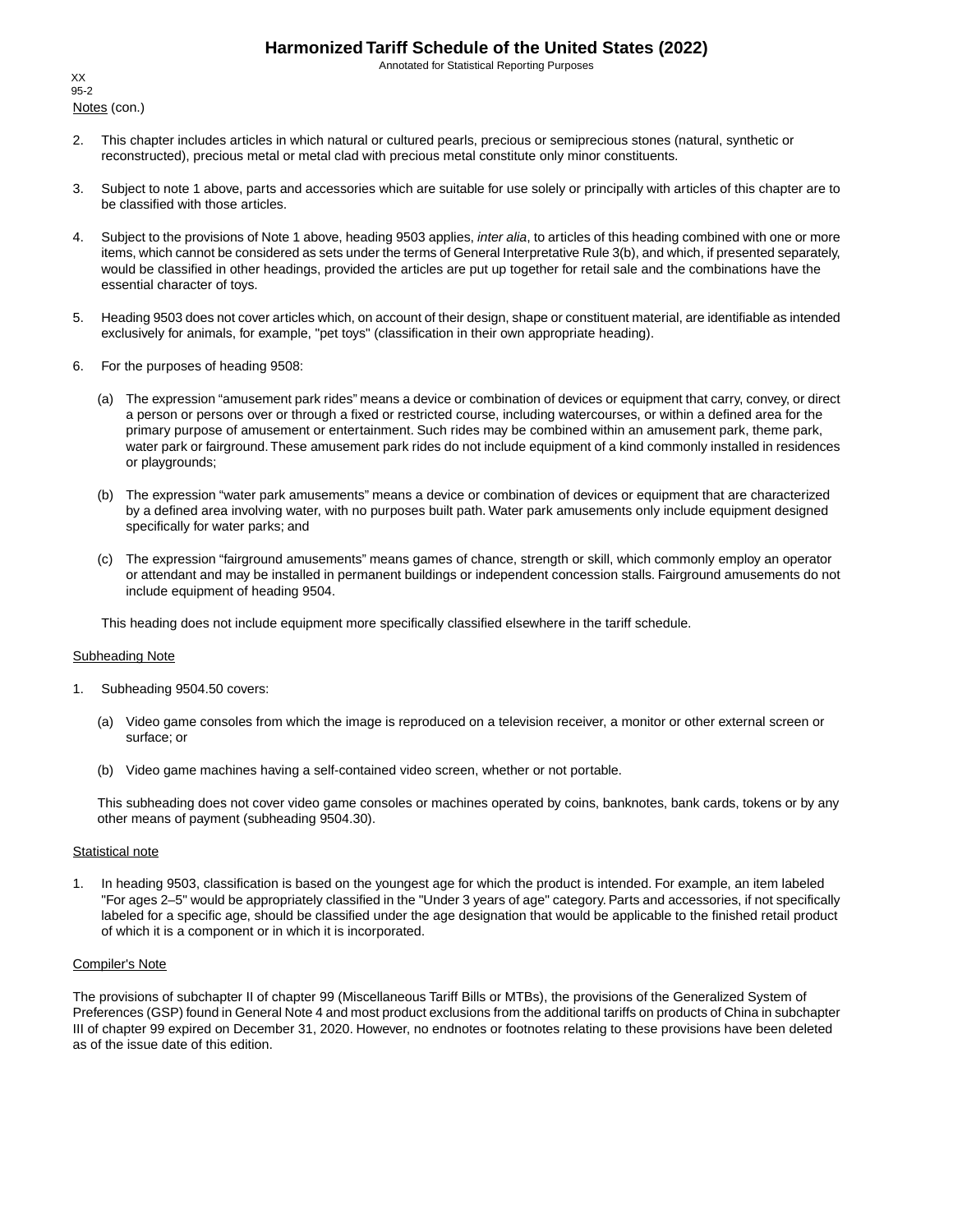Annotated for Statistical Reporting Purposes

| Heading/   | Stat.       |                                                                                                                                                                                                                                                                                                                                                                                | Unit           |         | Rates of Duty           |                |
|------------|-------------|--------------------------------------------------------------------------------------------------------------------------------------------------------------------------------------------------------------------------------------------------------------------------------------------------------------------------------------------------------------------------------|----------------|---------|-------------------------|----------------|
| Subheading | Suf-<br>fix | Article Description                                                                                                                                                                                                                                                                                                                                                            | of<br>Quantity | General | $\mathbf{1}$<br>Special | $\overline{2}$ |
| 9503.00.00 |             | Tricycles, scooters, pedal cars and similar wheeled toys; dolls'<br>carriages; dolls, other toys; reduced-scale ("scale") models<br>and similar recreational models, working or not; puzzles of all<br>"Children's products" as defined in 15 U.S.C. § 2052:<br>Inflatable toy balls, balloons and punchballs, of rubber:<br>Labeled or determined by importer as intended for |                |         |                         | 70%            |
|            | 11          | use by persons:                                                                                                                                                                                                                                                                                                                                                                |                |         |                         |                |
|            | 13          | Other:                                                                                                                                                                                                                                                                                                                                                                         |                |         |                         |                |
|            | 71          | Labeled or determined by importer as intended for<br>use by persons:                                                                                                                                                                                                                                                                                                           |                |         |                         |                |
|            | 73<br>90    |                                                                                                                                                                                                                                                                                                                                                                                |                |         |                         |                |
|            |             |                                                                                                                                                                                                                                                                                                                                                                                |                |         |                         |                |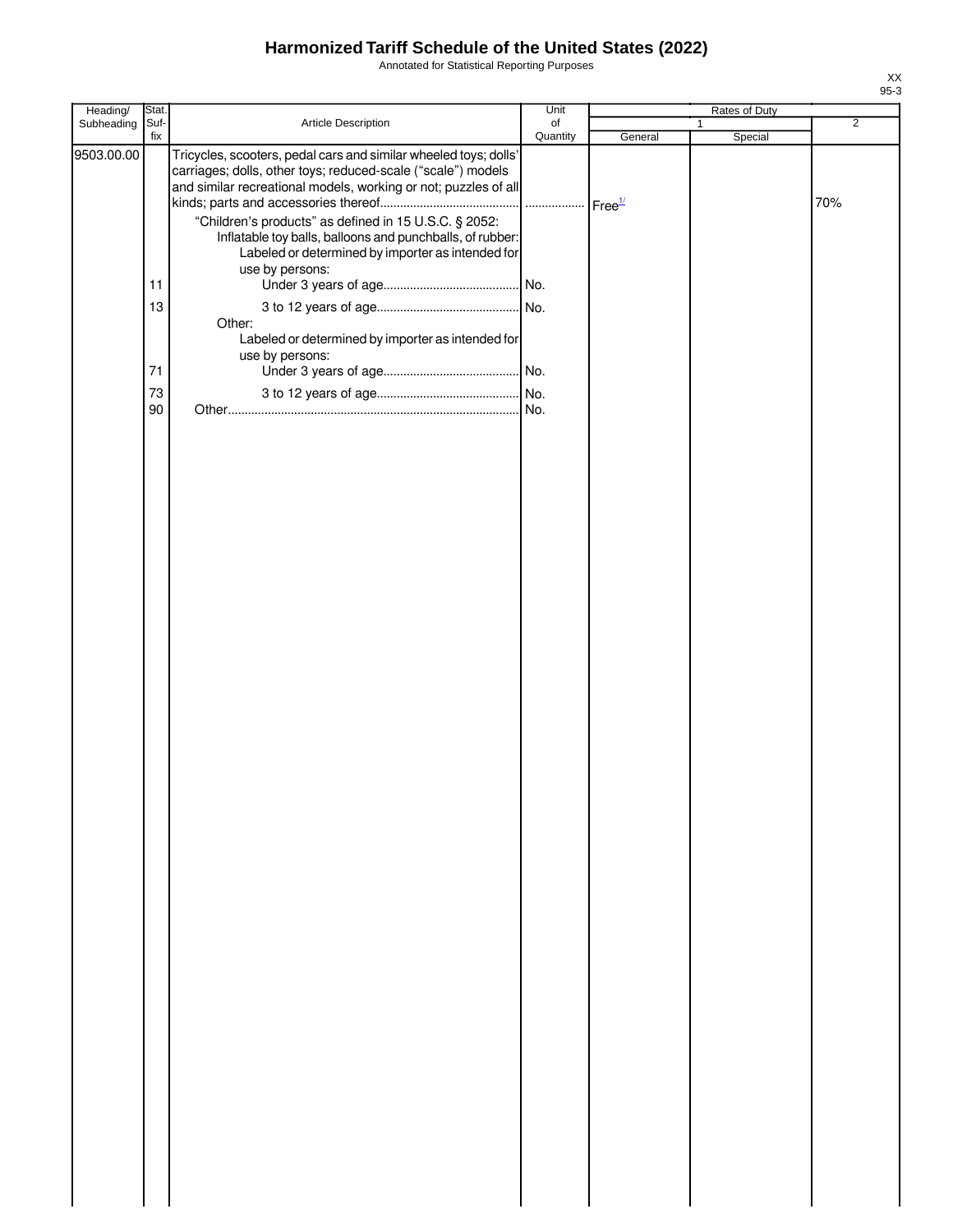Annotated for Statistical Reporting Purposes

| Heading/                         | Stat.       |                                                                                                                                                                                                                                                                                                                                                                                                                                              | Unit                  |                    | Rates of Duty |                     |
|----------------------------------|-------------|----------------------------------------------------------------------------------------------------------------------------------------------------------------------------------------------------------------------------------------------------------------------------------------------------------------------------------------------------------------------------------------------------------------------------------------------|-----------------------|--------------------|---------------|---------------------|
| Subheading                       | Suf-<br>fix | <b>Article Description</b>                                                                                                                                                                                                                                                                                                                                                                                                                   | of<br>Quantity        | General            | 1<br>Special  | $\overline{2}$      |
| 9504<br>9504.20<br>9504.20.20 00 |             | Video game consoles and machines, table or parlor games,<br>including pinball machines, billiards, special tables for casino<br>games and automatic bowling equipment, amusement<br>machines operated by coins, banknotes, bank cards, tokens<br>or by any other means of payment:<br>Articles and accessories for billiards of all kinds:                                                                                                   |                       |                    |               | 50%                 |
| 9504.20.40                       | 00          |                                                                                                                                                                                                                                                                                                                                                                                                                                              |                       |                    |               | 25%                 |
| 9504.20.60                       | 00          |                                                                                                                                                                                                                                                                                                                                                                                                                                              |                       |                    |               | 33 1/3%             |
| 9504.20.80 00                    |             |                                                                                                                                                                                                                                                                                                                                                                                                                                              |                       |                    |               |                     |
| 9504.30.00                       |             | Other games, operated by coins, banknotes, bank cards,<br>tokens or by any other means of payment, other than<br>automatic bowling alley equipment; parts and accessories                                                                                                                                                                                                                                                                    |                       |                    |               | 33 1/3%<br>35%      |
|                                  | 10          | Other:                                                                                                                                                                                                                                                                                                                                                                                                                                       | No.                   |                    |               |                     |
|                                  | 20          | Games:<br>Pinball machines and bell-type machines and                                                                                                                                                                                                                                                                                                                                                                                        |                       |                    |               |                     |
|                                  | 40<br>60    |                                                                                                                                                                                                                                                                                                                                                                                                                                              |                       |                    |               |                     |
| 9504.40.00                       | 00          |                                                                                                                                                                                                                                                                                                                                                                                                                                              |                       |                    |               | $10¢/pack +$<br>20% |
| 9504.50.00 00                    |             | Video game consoles and machines, other than those of<br>subheading 9504.30, and parts and accessories thereof. No Free <sup>1/</sup>                                                                                                                                                                                                                                                                                                        |                       |                    |               | 35%                 |
| 9504.90<br>9504.90.40            | 00          | Other:<br>Game machines, other than those operated by coins,<br>banknotes (paper currency), discs or similar articles;                                                                                                                                                                                                                                                                                                                       | No Free <sup>1/</sup> |                    |               | 35%                 |
| 9504.90.60 00                    |             | Other:<br>Chess, checkers, parchisi, backgammon, darts<br>and other games played on boards of a special<br>design, all the foregoing games and parts there of<br>(including their boards); mah-jong and dominoes;<br>any of the foregoing games in combination with<br>each other, or with other games, packaged<br>together as a unit in immediate containers of a type<br>used in retail sales; poker chips and dice No Free <sup>1/</sup> |                       |                    |               | 40%                 |
| 9504.90.90                       |             |                                                                                                                                                                                                                                                                                                                                                                                                                                              |                       | Free <sup>2/</sup> |               | 40%                 |
|                                  | 40          |                                                                                                                                                                                                                                                                                                                                                                                                                                              |                       |                    |               |                     |
|                                  | 60          | Bowling equipment and parts and accessories                                                                                                                                                                                                                                                                                                                                                                                                  | No.                   |                    |               |                     |
|                                  | 80          |                                                                                                                                                                                                                                                                                                                                                                                                                                              |                       |                    |               |                     |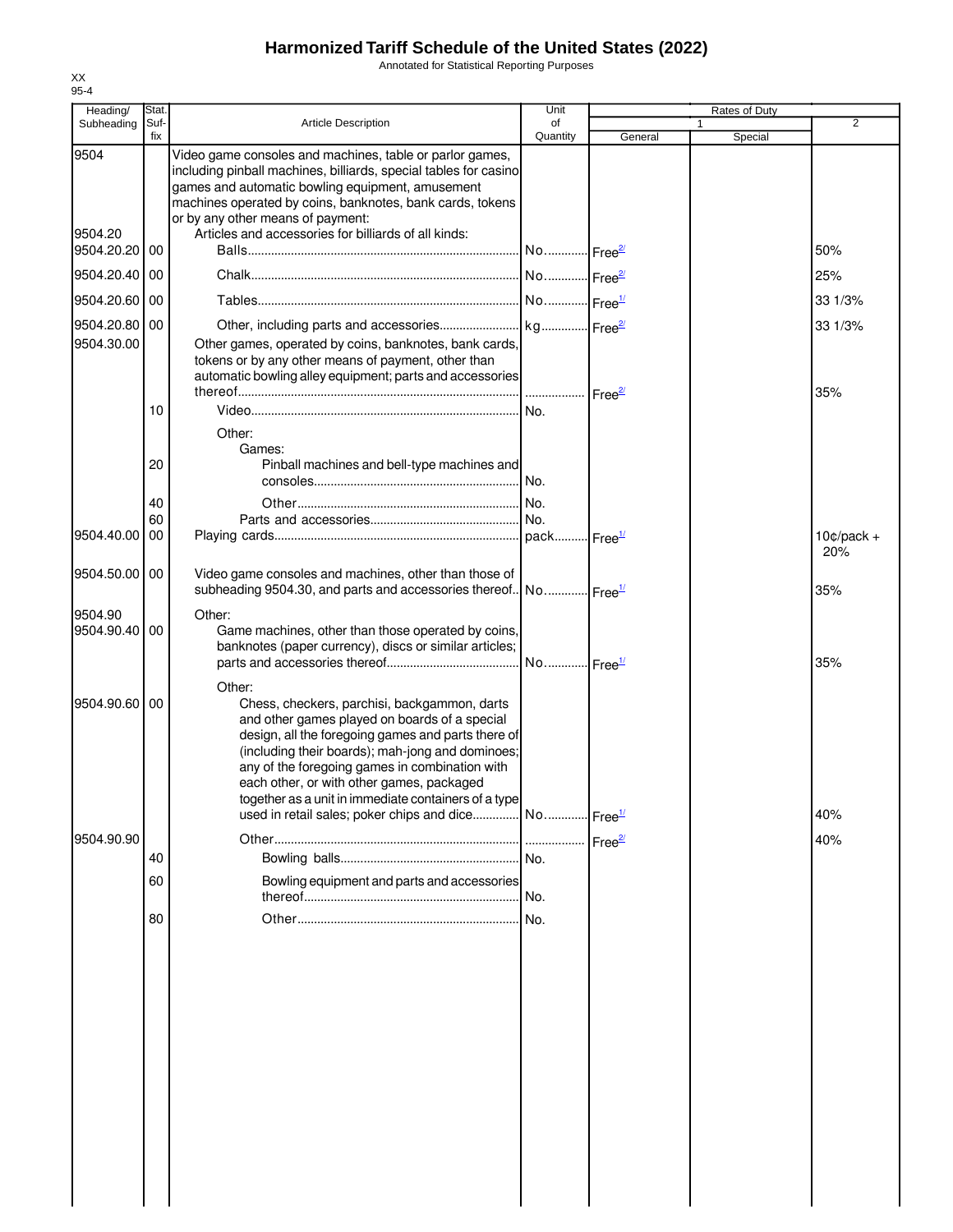Annotated for Statistical Reporting Purposes

| <b>Rates of Duty</b>                                                                      |
|-------------------------------------------------------------------------------------------|
| $\overline{2}$                                                                            |
|                                                                                           |
|                                                                                           |
| 60%                                                                                       |
| 20%                                                                                       |
| 20%                                                                                       |
| 80%                                                                                       |
| 60%                                                                                       |
|                                                                                           |
| 90%                                                                                       |
|                                                                                           |
|                                                                                           |
| 70%                                                                                       |
| 45%                                                                                       |
| 25%                                                                                       |
|                                                                                           |
|                                                                                           |
| 33 1/3%                                                                                   |
| Free (A*, AU, BH,<br>33 1/3%<br>CL, CO, D, E, IL,<br>JO, KR, MA, OM,<br>P, PA, PE, S, SG) |
|                                                                                           |
|                                                                                           |
| 45%                                                                                       |
| 45%                                                                                       |
| Free (A, AU, BH, CL, 45%                                                                  |
| CO, D, E, IL, JO,<br>KR, MA, OM, P,<br>PA, PE, S, SG)                                     |
|                                                                                           |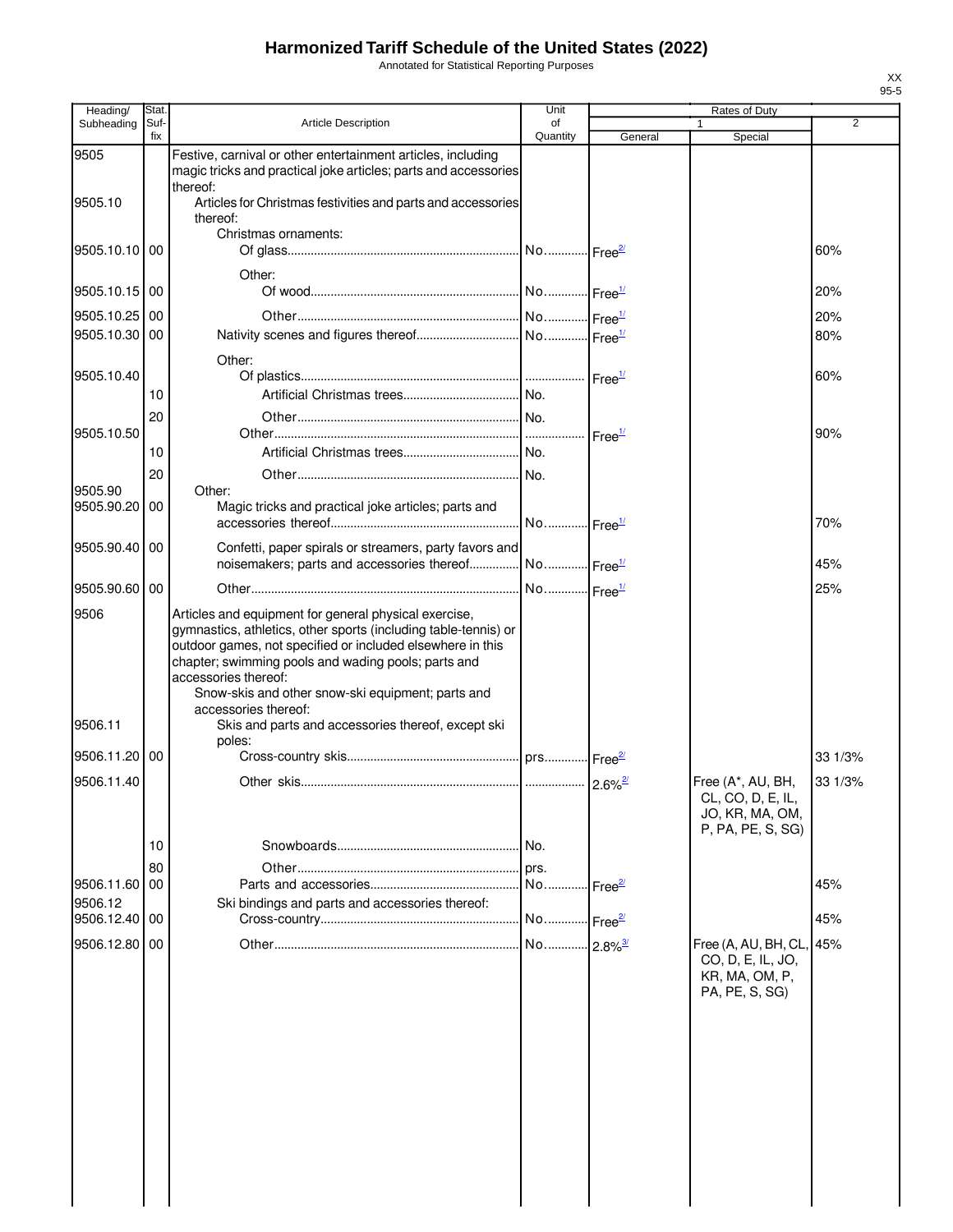Annotated for Statistical Reporting Purposes

| Heading/                    | Stat.       |                                                                                                                                                                                                                                                                                                                                                                  | Unit                  |                       | Rates of Duty                                                                         |                |
|-----------------------------|-------------|------------------------------------------------------------------------------------------------------------------------------------------------------------------------------------------------------------------------------------------------------------------------------------------------------------------------------------------------------------------|-----------------------|-----------------------|---------------------------------------------------------------------------------------|----------------|
| Subheading                  | Suf-<br>fix | <b>Article Description</b>                                                                                                                                                                                                                                                                                                                                       | of                    |                       |                                                                                       | $\overline{2}$ |
| 9506 (con.)                 |             | Articles and equipment for general physical exercise,<br>gymnastics, athletics, other sports (including table-tennis) or<br>outdoor games, not specified or included elsewhere in this<br>chapter; swimming pools and wading pools; parts and<br>accessories thereof: (con.)<br>Snow-skis and other snow-ski equipment; parts and<br>accessories thereof: (con.) | Quantity              | General               | Special                                                                               |                |
| 9506.19<br>9506.19.40 00    |             | Other:                                                                                                                                                                                                                                                                                                                                                           |                       |                       |                                                                                       | 45%            |
| 9506.19.80                  |             |                                                                                                                                                                                                                                                                                                                                                                  |                       | $2.8\%$ <sup>2/</sup> | Free (A*, AU, BH,<br>CL, CO, D, E, IL,<br>JO, KR, MA, OM,<br>P, PA, PE, S, SG)        | 45%            |
|                             | 40          | Ski poles and parts and accessories                                                                                                                                                                                                                                                                                                                              |                       |                       |                                                                                       |                |
|                             | 80          | Water skis, surf boards, sailboards and other water-sport<br>equipment; parts and accessories thereof:                                                                                                                                                                                                                                                           |                       |                       |                                                                                       |                |
| 9506.21<br>9506.21.40 00    |             | Sailboards and parts and accessories thereof:                                                                                                                                                                                                                                                                                                                    | No                    | ⊶ Free <sup>2/</sup>  |                                                                                       | 30%            |
| 9506.21.80 00<br>9506.29.00 |             |                                                                                                                                                                                                                                                                                                                                                                  |                       |                       |                                                                                       | 30%<br>40%     |
|                             | 20          |                                                                                                                                                                                                                                                                                                                                                                  |                       |                       |                                                                                       |                |
|                             | 30          |                                                                                                                                                                                                                                                                                                                                                                  |                       |                       |                                                                                       |                |
|                             | 80          | Golf clubs and other golf equipment; parts and accessories<br>thereof:                                                                                                                                                                                                                                                                                           |                       |                       |                                                                                       |                |
| 9506.31.00                  | 00          |                                                                                                                                                                                                                                                                                                                                                                  |                       |                       | Free (A, AU, BH, CL, 30%<br>CO, D, E, IL, JO,<br>JP, KR, MA, OM,<br>P, PA, PE, S, SG) |                |
| 9506.32.00 00               |             |                                                                                                                                                                                                                                                                                                                                                                  |                       |                       |                                                                                       | 30%            |
| 9506.39.00                  |             |                                                                                                                                                                                                                                                                                                                                                                  |                       | $4.9\%$ <sup>5/</sup> | Free (A, AU, BH, CL, 30%<br>CO, D, E, IL, JO,<br>JP, KR, MA, OM,<br>P, PA, PE, S, SG) |                |
|                             | 60          |                                                                                                                                                                                                                                                                                                                                                                  |                       |                       |                                                                                       |                |
| 9506.40.00                  | 80<br>00    | Articles and equipment for table-tennis, and parts and                                                                                                                                                                                                                                                                                                           | No.                   |                       | Free (A, AU, BH, CL, 30%                                                              |                |
|                             |             |                                                                                                                                                                                                                                                                                                                                                                  | No 5.1% <sup>1/</sup> |                       | CO, D, E, IL, JO,<br>KR, MA, OM, P,<br>PA, PE, S, SG)                                 |                |
|                             |             |                                                                                                                                                                                                                                                                                                                                                                  |                       |                       |                                                                                       |                |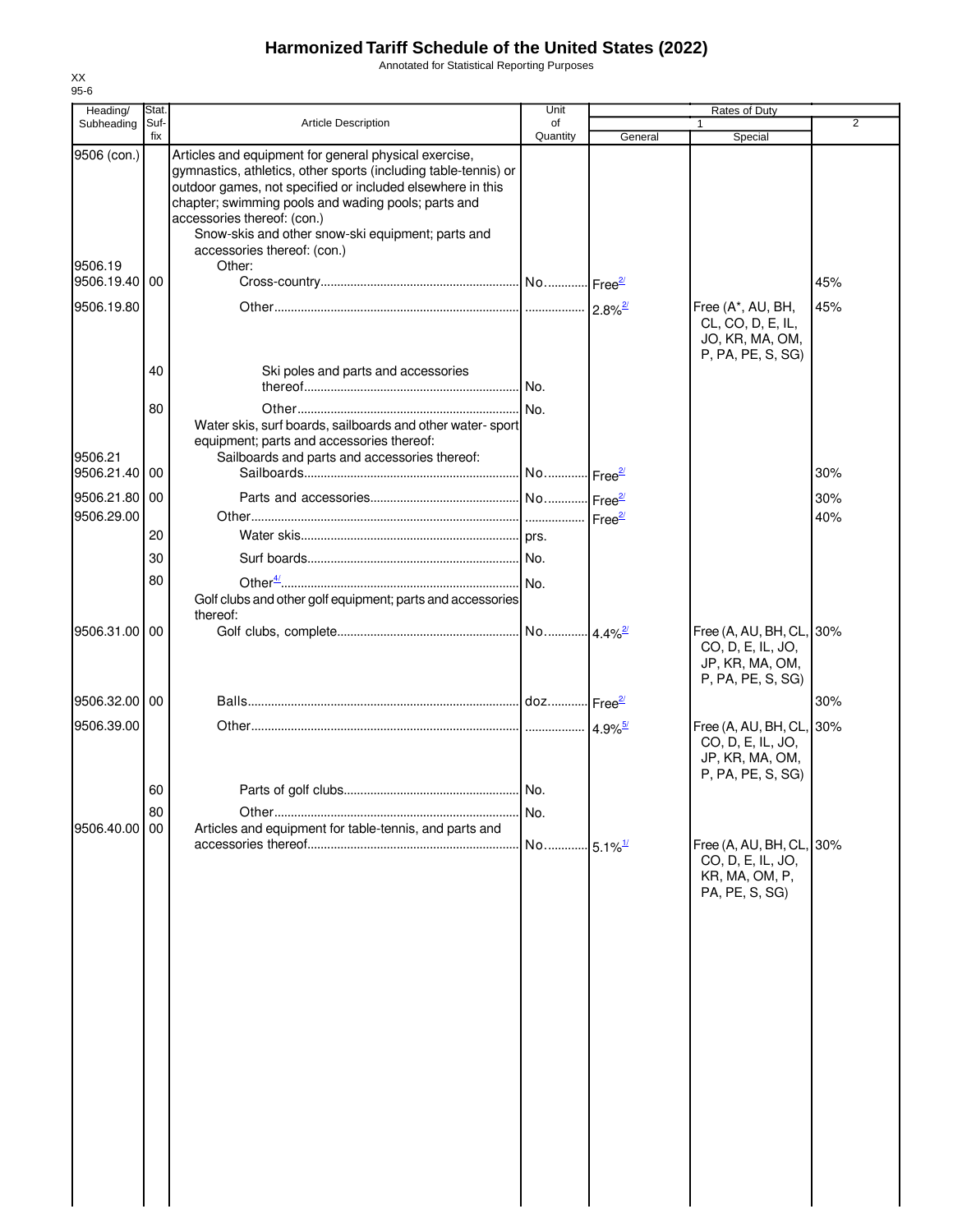Annotated for Statistical Reporting Purposes

| Heading/               | <b>Stat</b> |                                                                                                                                                                                                                                                                                                                                                                                                                                         | Unit           |                       | Rates of Duty                                                                         |   |
|------------------------|-------------|-----------------------------------------------------------------------------------------------------------------------------------------------------------------------------------------------------------------------------------------------------------------------------------------------------------------------------------------------------------------------------------------------------------------------------------------|----------------|-----------------------|---------------------------------------------------------------------------------------|---|
| Subheading             | Suf-<br>fix | <b>Article Description</b>                                                                                                                                                                                                                                                                                                                                                                                                              | of<br>Quantity | General               | 1<br>Special                                                                          | 2 |
| 9506 (con.)<br>9506.51 |             | Articles and equipment for general physical exercise,<br>gymnastics, athletics, other sports (including table-tennis) or<br>outdoor games, not specified or included elsewhere in this<br>chapter; swimming pools and wading pools; parts and<br>accessories thereof: (con.)<br>Tennis, badminton or similar rackets, whether or not strung;<br>parts and accessories thereof:<br>Lawn-tennis rackets, whether or not strung, and parts |                |                       |                                                                                       |   |
|                        |             | and accessories thereof:                                                                                                                                                                                                                                                                                                                                                                                                                |                |                       |                                                                                       |   |
| 9506.51.20             | 00          |                                                                                                                                                                                                                                                                                                                                                                                                                                         |                |                       | Free (A, AU, BH, CL, 30%<br>CO, D, E, IL, JO,<br>KR, MA, OM, P,<br>PA, PE, S, SG)     |   |
| 9506.51.40 00          |             |                                                                                                                                                                                                                                                                                                                                                                                                                                         |                |                       | Free (A, AU, BH, CL, 30%<br>CO, D, E, IL, JO,<br>JP, KR, MA, OM,<br>P, PA, PE, S, SG) |   |
| 9506.51.60 00          |             |                                                                                                                                                                                                                                                                                                                                                                                                                                         |                |                       | Free (A, AU, BH, CL, 30%<br>CO, D, E, IL, JO,<br>JP, KR, MA, OM,<br>P, PA, PE, S, SG) |   |
| 9506.59<br>9506.59.40  |             | Other:<br>Badminton rackets and parts and accessories                                                                                                                                                                                                                                                                                                                                                                                   |                | $5.6\%$ <sup>1/</sup> | Free (A, AU, BH, CL, 30%<br>CO, D, E, IL, JO,<br>KR, MA, OM, P,<br>PA, PE, S, SG)     |   |
|                        | 40          |                                                                                                                                                                                                                                                                                                                                                                                                                                         |                |                       |                                                                                       |   |
|                        | 80          |                                                                                                                                                                                                                                                                                                                                                                                                                                         |                |                       |                                                                                       |   |
| 9506.59.80             |             |                                                                                                                                                                                                                                                                                                                                                                                                                                         |                | $4\%$ <sup>8/</sup>   | Free (A, AU, BH, CL, 40%<br>CO, D, E, IL, JO,<br>KR, MA, OM, P,<br>PA, PE, S, SG)     |   |
|                        | 20          |                                                                                                                                                                                                                                                                                                                                                                                                                                         |                |                       |                                                                                       |   |
|                        | 40          |                                                                                                                                                                                                                                                                                                                                                                                                                                         |                |                       |                                                                                       |   |
|                        | 60          | Other, including parts and accessories No.                                                                                                                                                                                                                                                                                                                                                                                              |                |                       |                                                                                       |   |
|                        |             |                                                                                                                                                                                                                                                                                                                                                                                                                                         |                |                       |                                                                                       |   |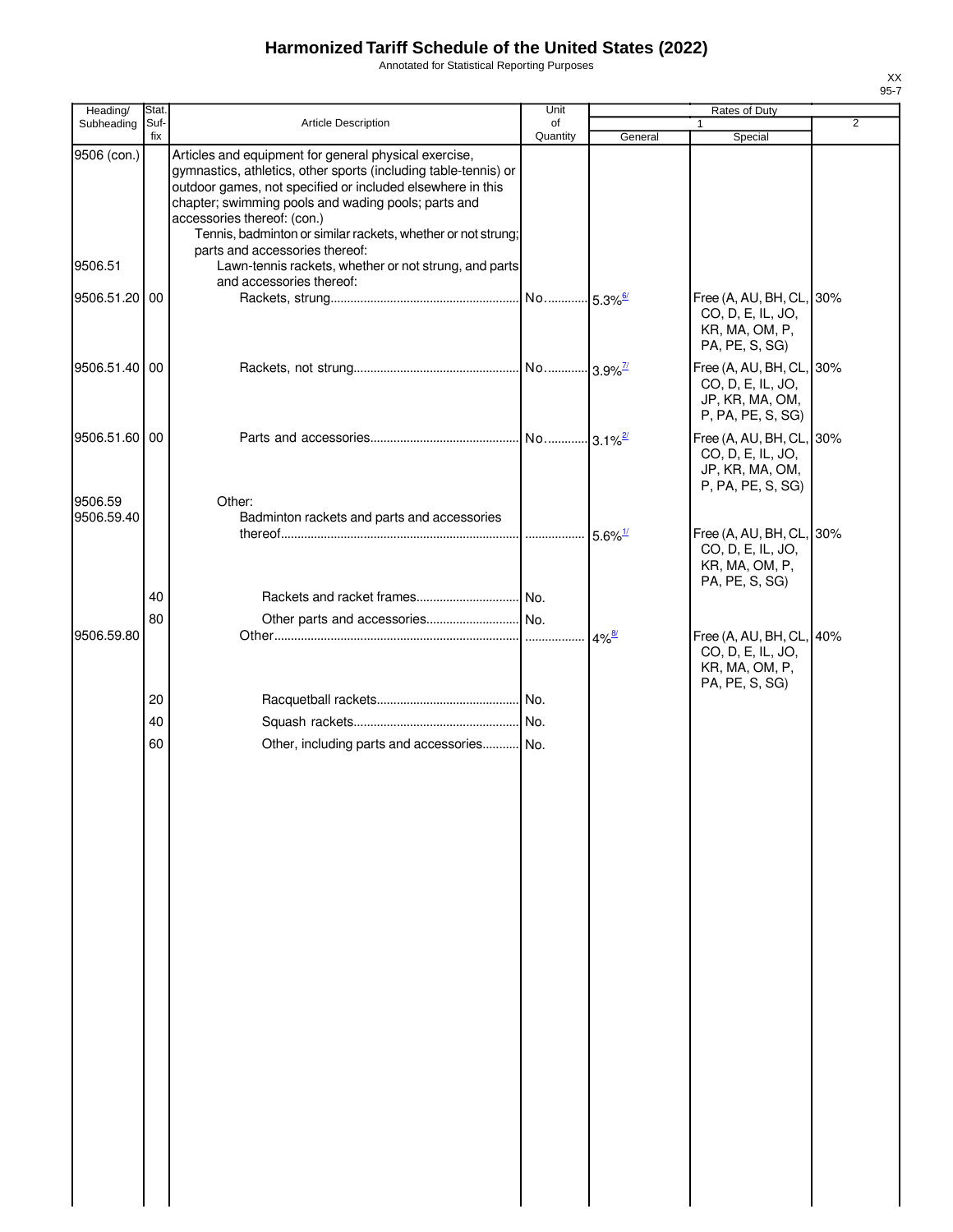Annotated for Statistical Reporting Purposes

| Heading/              | Stat.       |                                                                                                                                                                                                                                                                              | Unit                   |                       | Rates of Duty                                                                  |     |
|-----------------------|-------------|------------------------------------------------------------------------------------------------------------------------------------------------------------------------------------------------------------------------------------------------------------------------------|------------------------|-----------------------|--------------------------------------------------------------------------------|-----|
| Subheading            | Suf-<br>fix | <b>Article Description</b>                                                                                                                                                                                                                                                   | of<br>Quantity         | General               | Special                                                                        | 2   |
| 9506 (con.)           |             | Articles and equipment for general physical exercise,<br>gymnastics, athletics, other sports (including table-tennis) or<br>outdoor games, not specified or included elsewhere in this<br>chapter; swimming pools and wading pools; parts and<br>accessories thereof: (con.) |                        |                       |                                                                                |     |
| 9506.61.00 00         |             | Balls, other than golf balls and table-tennis balls:                                                                                                                                                                                                                         | No Free <sup>2/</sup>  |                       |                                                                                | 30% |
| 9506.62               |             | Inflatable balls:                                                                                                                                                                                                                                                            |                        |                       |                                                                                |     |
| 9506.62.40            |             |                                                                                                                                                                                                                                                                              |                        |                       |                                                                                | 30% |
|                       | 40          |                                                                                                                                                                                                                                                                              |                        |                       |                                                                                |     |
| 9506.62.80            | 80          |                                                                                                                                                                                                                                                                              |                        |                       | Free (A*, AU, BH,                                                              | 30% |
|                       |             |                                                                                                                                                                                                                                                                              |                        | $4.8\%$ <sup>9/</sup> | CL, CO, D, E, IL,<br>JO, KR, MA, OM,<br>P, PA, PE, S, SG)                      |     |
|                       | 20          |                                                                                                                                                                                                                                                                              |                        |                       |                                                                                |     |
|                       | 40          |                                                                                                                                                                                                                                                                              |                        |                       |                                                                                |     |
|                       | 60          |                                                                                                                                                                                                                                                                              |                        |                       |                                                                                |     |
| 9506.69<br>9506.69.20 |             | Other:                                                                                                                                                                                                                                                                       |                        |                       |                                                                                | 30% |
|                       | 40          |                                                                                                                                                                                                                                                                              |                        |                       |                                                                                |     |
|                       | 80          |                                                                                                                                                                                                                                                                              |                        |                       |                                                                                |     |
| 9506.69.40            | 00          | Noninflatable hollow balls not over 19 cm in                                                                                                                                                                                                                                 |                        |                       |                                                                                |     |
|                       |             |                                                                                                                                                                                                                                                                              | No 5.4% <sup>10/</sup> |                       | Free (A*, AU, BH,<br>CL, CO, D, E, IL,<br>JO, KR, MA, OM,<br>P, PA, PE, S, SG) | 70% |
| 9506.69.60            |             |                                                                                                                                                                                                                                                                              |                        |                       | Free (A*, AU, BH,<br>CL, CO, D, E, IL,<br>JO, KR, MA, OM,<br>P, PA, PE, S, SG) | 30% |
|                       | 10          |                                                                                                                                                                                                                                                                              |                        |                       |                                                                                |     |
|                       | 20          |                                                                                                                                                                                                                                                                              |                        |                       |                                                                                |     |
| 9506.70               |             | Ice skates and roller skates, including skating boots with<br>skates attached; parts and accessories thereof:                                                                                                                                                                |                        |                       |                                                                                |     |
| 9506.70.20            | 10          | Roller skates and parts and accessories thereof    Free <sup>1/</sup>                                                                                                                                                                                                        |                        |                       |                                                                                | 20% |
|                       | 90          |                                                                                                                                                                                                                                                                              |                        |                       |                                                                                |     |
| 9506.70.40            | 00          |                                                                                                                                                                                                                                                                              |                        |                       | Free (A, AU, BH, CL, 20%                                                       |     |
|                       |             |                                                                                                                                                                                                                                                                              |                        |                       | CO, D, E, IL, JO,<br>KR, MA, OM, P,<br>PA, PE, S, SG)                          |     |
| 9506.70.60            |             | Other, including parts and accessories for ice skates                                                                                                                                                                                                                        |                        |                       |                                                                                |     |
|                       | 40          |                                                                                                                                                                                                                                                                              |                        | Free $\frac{27}{2}$   |                                                                                | 20% |
|                       | 80          |                                                                                                                                                                                                                                                                              |                        |                       |                                                                                |     |
|                       |             |                                                                                                                                                                                                                                                                              |                        |                       |                                                                                |     |
|                       |             |                                                                                                                                                                                                                                                                              |                        |                       |                                                                                |     |
|                       |             |                                                                                                                                                                                                                                                                              |                        |                       |                                                                                |     |
|                       |             |                                                                                                                                                                                                                                                                              |                        |                       |                                                                                |     |
|                       |             |                                                                                                                                                                                                                                                                              |                        |                       |                                                                                |     |
|                       |             |                                                                                                                                                                                                                                                                              |                        |                       |                                                                                |     |
|                       |             |                                                                                                                                                                                                                                                                              |                        |                       |                                                                                |     |
|                       |             |                                                                                                                                                                                                                                                                              |                        |                       |                                                                                |     |
|                       |             |                                                                                                                                                                                                                                                                              |                        |                       |                                                                                |     |
|                       |             |                                                                                                                                                                                                                                                                              |                        |                       |                                                                                |     |
|                       |             |                                                                                                                                                                                                                                                                              |                        |                       |                                                                                |     |
|                       |             |                                                                                                                                                                                                                                                                              |                        |                       |                                                                                |     |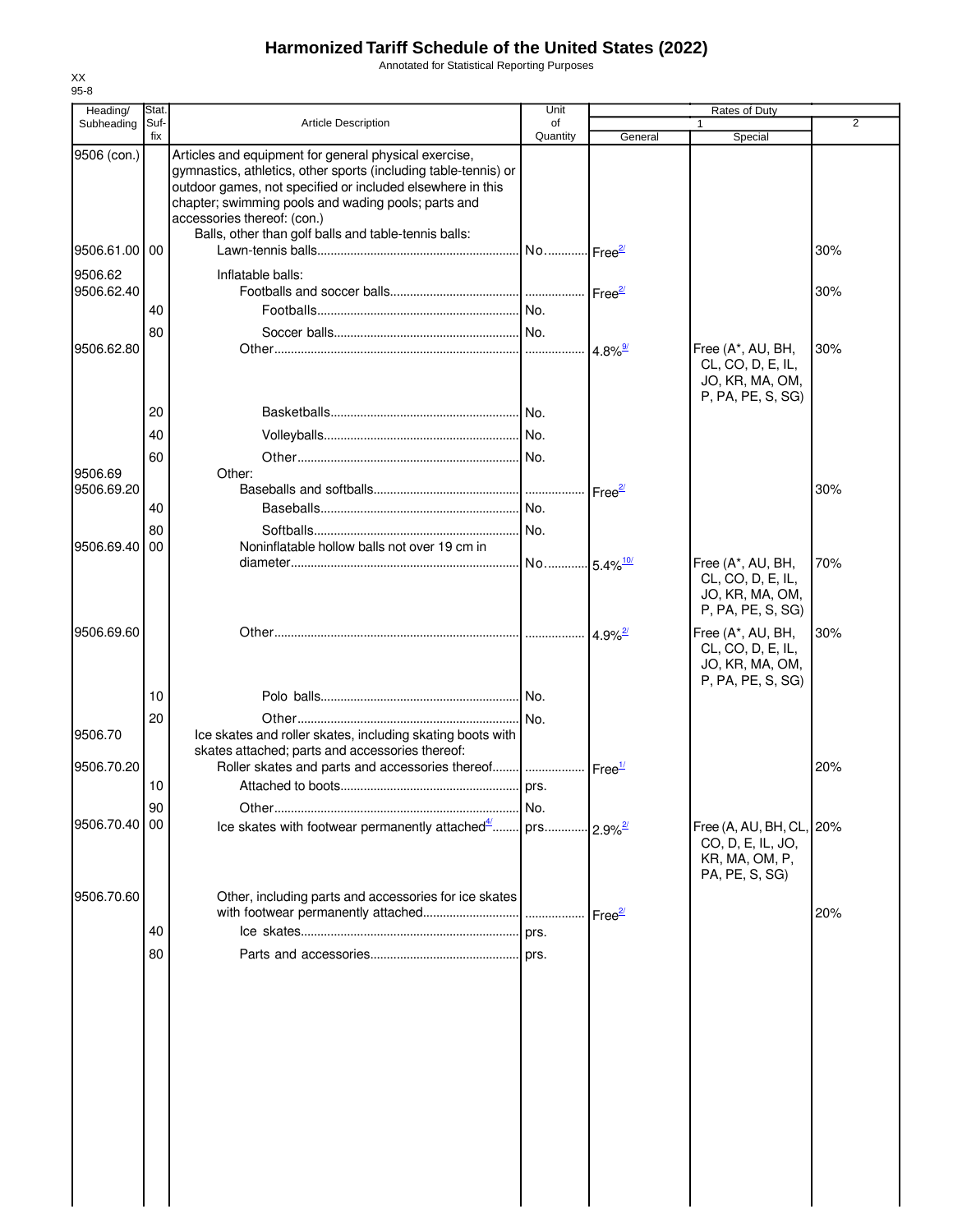Annotated for Statistical Reporting Purposes

| Heading/              | Stat.      |                                                                                                                                                                                                                                                                              | Unit                        |                        | Rates of Duty                                                                  |                |
|-----------------------|------------|------------------------------------------------------------------------------------------------------------------------------------------------------------------------------------------------------------------------------------------------------------------------------|-----------------------------|------------------------|--------------------------------------------------------------------------------|----------------|
| Subheading            | Suf<br>fix | <b>Article Description</b>                                                                                                                                                                                                                                                   | of<br>Quantity              | General                | Special                                                                        | $\overline{2}$ |
| 9506 (con.)           |            | Articles and equipment for general physical exercise,<br>gymnastics, athletics, other sports (including table-tennis) or<br>outdoor games, not specified or included elsewhere in this<br>chapter; swimming pools and wading pools; parts and<br>accessories thereof: (con.) |                             |                        |                                                                                |                |
| 9506.91.00            |            | Other:<br>Articles and equipment for general physical exercise,<br>gymnastics or athletics; parts and accessories                                                                                                                                                            |                             | $4.6\%$ <sup>11/</sup> | Free (A*, AU, BH,<br>CL, CO, D, E, IL,<br>JO, KR, MA, OM,                      | 40%            |
|                       |            |                                                                                                                                                                                                                                                                              |                             |                        | P, PA, PE, S, SG)                                                              |                |
|                       | 10         |                                                                                                                                                                                                                                                                              |                             |                        |                                                                                |                |
|                       | 20         |                                                                                                                                                                                                                                                                              |                             |                        |                                                                                |                |
| 9506.99<br>9506.99.05 | 30         | Other:<br>Archery articles and equipment and parts and                                                                                                                                                                                                                       |                             |                        |                                                                                |                |
|                       |            |                                                                                                                                                                                                                                                                              |                             |                        |                                                                                | 35%            |
|                       | 10         |                                                                                                                                                                                                                                                                              | No.                         |                        |                                                                                |                |
|                       | 20         |                                                                                                                                                                                                                                                                              |                             |                        |                                                                                |                |
|                       | 30         | Badminton articles and equipment, except rackets,<br>and parts and accessories thereof:                                                                                                                                                                                      | No.                         |                        |                                                                                |                |
| 9506.99.08            | 00         |                                                                                                                                                                                                                                                                              | No 2.8% <sup>1/</sup><br>kg |                        | Free (A+, AU, BH,<br>CL, CO, D, E, IL,<br>JO, KR, MA, OM,<br>P, PA, PE, S, SG) | 30%            |
| 9506.99.12 00         |            |                                                                                                                                                                                                                                                                              |                             |                        | Free (A*, AU, BH,<br>CL, CO, D, E, IL,<br>JO, KR, MA, OM,<br>P, PA, PE, S, SG) | 30%            |
| 9506.99.15 00         |            | Baseball articles and equipment, except balls, and                                                                                                                                                                                                                           | No Free <sup>1/</sup>       |                        |                                                                                | 30%            |
| 9506.99.20 00         |            | Football, soccer and polo articles and equip-ment,<br>except balls, and parts and accessories thereof No Free <sup>21</sup>                                                                                                                                                  |                             |                        |                                                                                | 30%            |
| 9506.99.25            |            | Ice-hockey and field-hockey articles and<br>equipment, except balls and skates, and parts and                                                                                                                                                                                |                             | Free <sup>2/</sup>     |                                                                                | 30%            |
|                       | 40         |                                                                                                                                                                                                                                                                              |                             |                        |                                                                                |                |
|                       | 80         | Other, including parts and accessories                                                                                                                                                                                                                                       | . No.                       |                        |                                                                                |                |
| 9506.99.28            | 00         |                                                                                                                                                                                                                                                                              | No Free <sup>21</sup>       |                        |                                                                                | 30%            |
| 9506.99.30            | 00         | Lawn-tennis articles and equipment, except balls<br>and rackets, and parts and accessories thereof No 3.1% <sup>2</sup>                                                                                                                                                      |                             |                        | Free (A*, AU, BH,<br>CL, CO, D, E, IL,<br>JO, KR, MA, OM,<br>P, PA, PE, S, SG) | 30%            |
| 9506.99.35 00         |            |                                                                                                                                                                                                                                                                              | doz Free $\frac{2l}{l}$     |                        |                                                                                | 20%            |
|                       |            |                                                                                                                                                                                                                                                                              |                             |                        |                                                                                |                |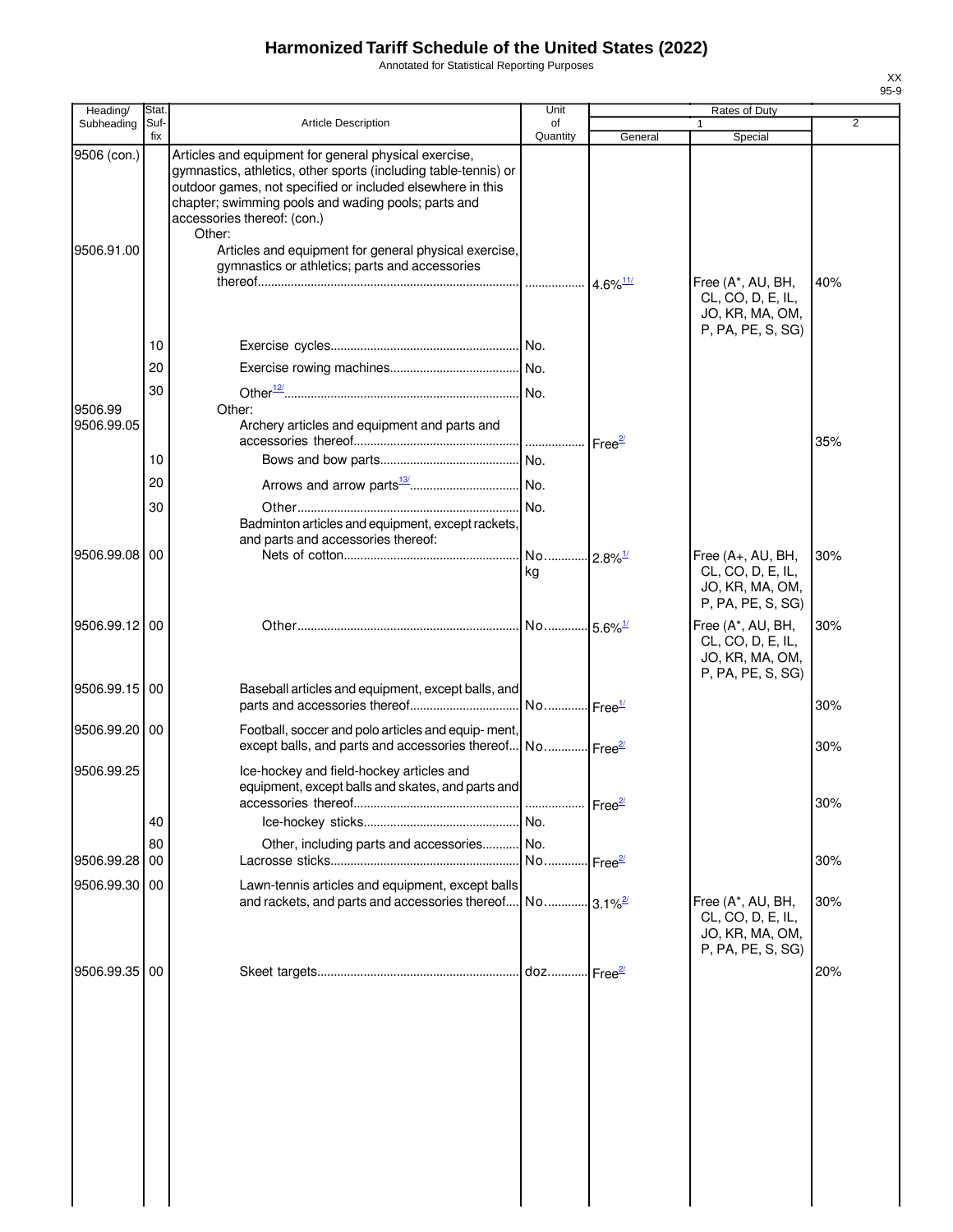Annotated for Statistical Reporting Purposes

| Heading/          | Stat.       |                                                                                                                                                                                                                                                                                               | Unit                  |         | Rates of Duty                                                                  |                |
|-------------------|-------------|-----------------------------------------------------------------------------------------------------------------------------------------------------------------------------------------------------------------------------------------------------------------------------------------------|-----------------------|---------|--------------------------------------------------------------------------------|----------------|
| Subheading        | Suf-<br>fix | Article Description                                                                                                                                                                                                                                                                           | of<br>Quantity        | General | 1<br>Special                                                                   | $\overline{2}$ |
| 9506 (con.)       |             | Articles and equipment for general physical exercise,<br>gymnastics, athletics, other sports (including table-tennis) or<br>outdoor games, not specified or included elsewhere in this<br>chapter; swimming pools and wading pools; parts and<br>accessories thereof: (con.)<br>Other: (con.) |                       |         |                                                                                |                |
| 9506.99<br>(con.) |             | Other: (con.)<br>Sleds, bobsleds, toboggans and the like and parts                                                                                                                                                                                                                            |                       |         |                                                                                |                |
| 9506.99.40 00     |             | and accessories thereof:<br>Toboggans; bobsleds and luges of a kind used                                                                                                                                                                                                                      |                       |         |                                                                                | Free           |
| 9506.99.45 00     |             |                                                                                                                                                                                                                                                                                               |                       |         | Free (A*, AU, BH,<br>CL, CO, D, E, IL,<br>JO, KR, MA, OM,<br>P, PA, PE, S, SG) | 45%            |
| 9506.99.50 00     |             |                                                                                                                                                                                                                                                                                               |                       |         | Free (A*, AU, BH,<br>CL, CO, D, E, IL,<br>JO, KR, MA, OM,<br>P, PA, PE, S, SG) | 33 1/3%        |
| 9506.99.55 00     |             | Swimming pools and wading pools and parts and                                                                                                                                                                                                                                                 | No 5.3% <sup>2/</sup> |         | Free (A*, AU, BH,<br>CL, CO, D, E, IL,<br>JO, KR, MA, OM,<br>P, PA, PE, S, SG) | 80%            |
| 9506.99.60        |             |                                                                                                                                                                                                                                                                                               |                       |         | Free (A*, AU, BH,<br>CL, CO, D, E, IL,<br>JO, KR, MA, OM,<br>P, PA, PE, S, SG) | 40%            |
|                   | 40          | Nets not elsewhere specified or included kg                                                                                                                                                                                                                                                   |                       |         |                                                                                |                |
|                   | 80          |                                                                                                                                                                                                                                                                                               |                       |         |                                                                                |                |
|                   |             |                                                                                                                                                                                                                                                                                               |                       |         |                                                                                |                |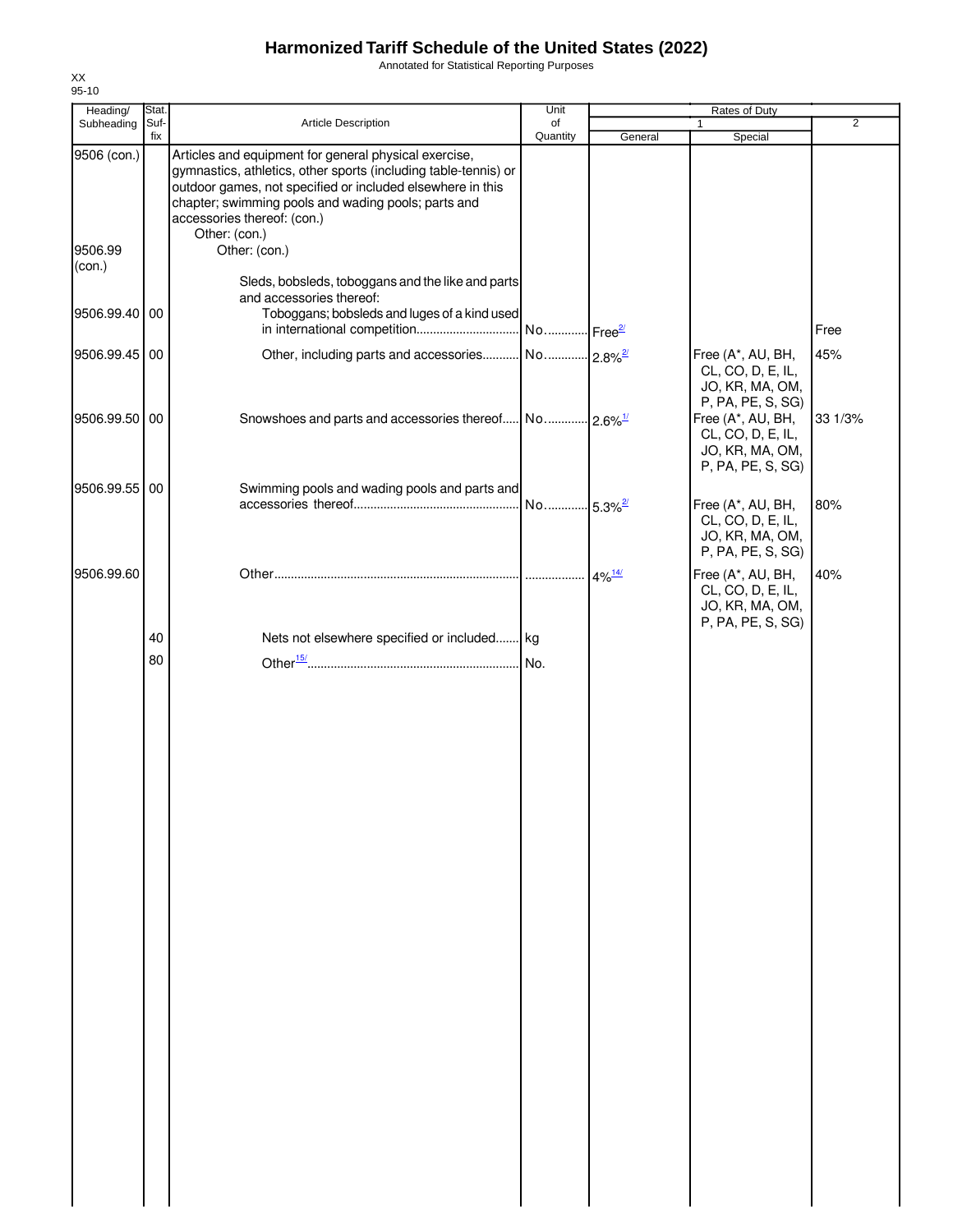Annotated for Statistical Reporting Purposes

| Heading/           | Stat.       |                                                                                                                                                                                                                                                         | Unit           |         |                                                                                       |                |
|--------------------|-------------|---------------------------------------------------------------------------------------------------------------------------------------------------------------------------------------------------------------------------------------------------------|----------------|---------|---------------------------------------------------------------------------------------|----------------|
| Subheading         | Suf-<br>fix | <b>Article Description</b>                                                                                                                                                                                                                              | of<br>Quantity | General | Special                                                                               | $\overline{2}$ |
| 9507<br>9507.10.00 |             | Fishing rods, fish hooks and other line fishing tackle; fish<br>landing nets, butterfly nets and similar nets; decoy "birds" (other<br>than those of heading 9208 or 9705) and similar hunting or<br>shooting equipment; parts and accessories thereof: |                |         | Free (A+, AU, BH,<br>CL, CO, D, E, IL,<br>JO, KR, MA, OM,                             | 55%            |
|                    | 40          |                                                                                                                                                                                                                                                         |                |         | P, PA, PE, S, SG)                                                                     |                |
|                    |             |                                                                                                                                                                                                                                                         |                |         |                                                                                       |                |
| 9507.20            | 80          | Fish hooks, whether or not snelled:                                                                                                                                                                                                                     |                |         |                                                                                       |                |
| 9507.20.40 00      |             |                                                                                                                                                                                                                                                         |                |         | Free (A*, AU, BH,<br>CL, CO, D, E, IL,<br>JO, KR, MA, OM,<br>P, PA, PE, S, SG)        | 55%            |
| 9507.20.80 00      |             |                                                                                                                                                                                                                                                         |                |         | Free (A*, AU, BH,<br>CL, CO, D, E, IL,<br>JO, JP, KR, MA,<br>OM, P, PA, PE, S,<br>SG) | 45%            |
| 9507.30            |             | Fishing reels and parts and accessories thereof:                                                                                                                                                                                                        |                |         |                                                                                       |                |
| 9507.30.20 00      |             | Fishing reels:                                                                                                                                                                                                                                          |                |         | Free (A+, AU, BH,<br>CL, CO, D, E, IL,<br>JO, KR, MA, OM,<br>P, PA, PE, S, SG)        | 55%            |
| 9507.30.40 00      |             | Valued over \$2.70 but not over \$8.45 each No 24¢ each <sup>18/</sup>                                                                                                                                                                                  |                |         | Free (A+, AU, BH,<br>CL, CO, D, E, IL,<br>JO, KR, MA, OM,<br>P, PA, PE, S, SG)        | 55%            |
| 9507.30.60 00      |             |                                                                                                                                                                                                                                                         |                |         | Free (A*, AU, BH,<br>CL, CO, D, E, IL,<br>JO, JP, KR, MA,<br>OM, P, PA, PE, S,        | 55%            |
| 9507.30.80 00      |             |                                                                                                                                                                                                                                                         |                |         | SG)<br>Free (A*, AU, BH,<br>CL, CO, D, E, IL,<br>JO, KR, MA, OM,<br>P, PA, PE, S, SG) | 55%            |
|                    |             |                                                                                                                                                                                                                                                         |                |         |                                                                                       |                |
|                    |             |                                                                                                                                                                                                                                                         |                |         |                                                                                       |                |
|                    |             |                                                                                                                                                                                                                                                         |                |         |                                                                                       |                |
|                    |             |                                                                                                                                                                                                                                                         |                |         |                                                                                       |                |
|                    |             |                                                                                                                                                                                                                                                         |                |         |                                                                                       |                |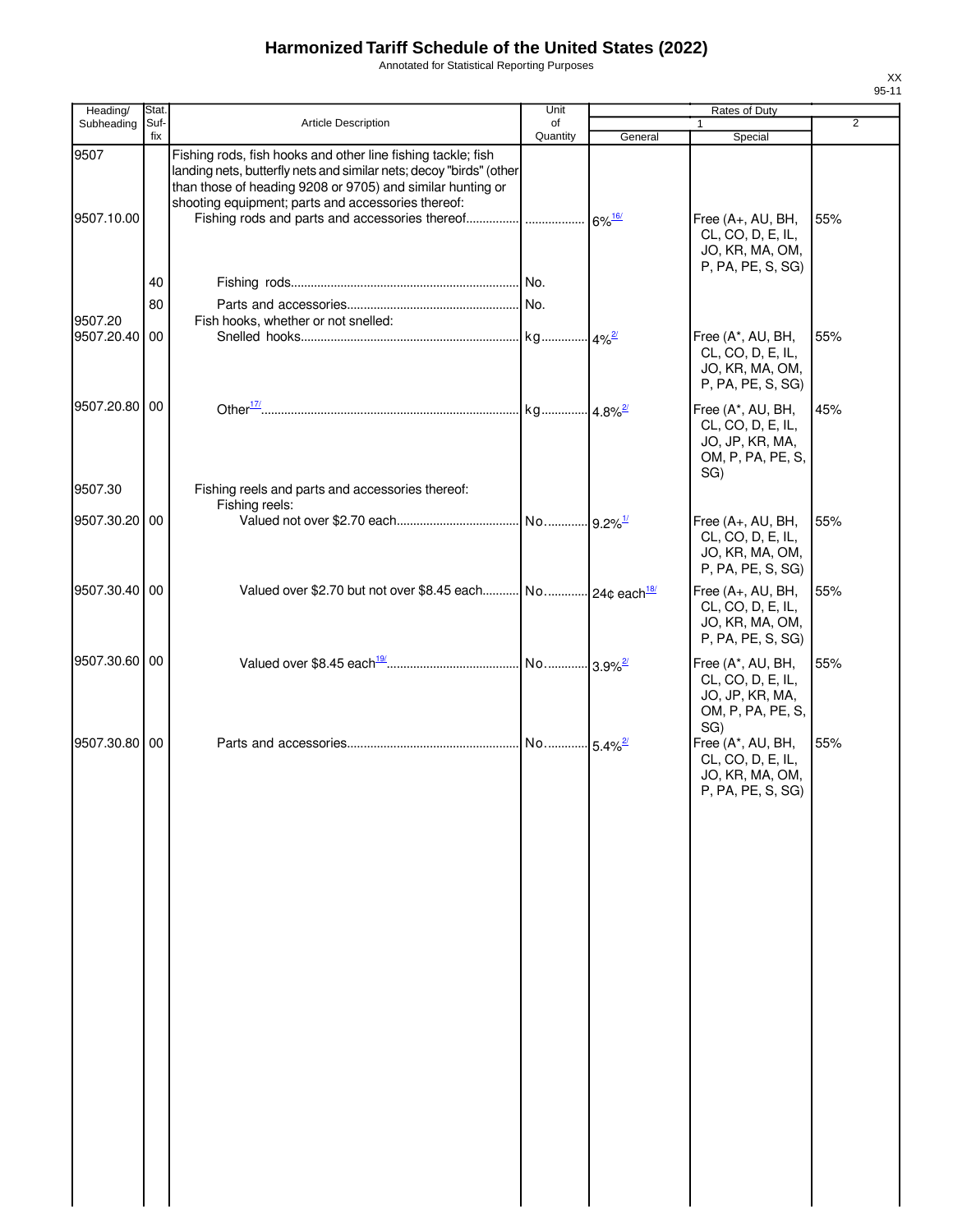Annotated for Statistical Reporting Purposes

| Subheading             | Suf- |                                                                                                                                                                                                                                                                          |                       |         |                                                                                                |     |
|------------------------|------|--------------------------------------------------------------------------------------------------------------------------------------------------------------------------------------------------------------------------------------------------------------------------|-----------------------|---------|------------------------------------------------------------------------------------------------|-----|
|                        | fix  | <b>Article Description</b>                                                                                                                                                                                                                                               | of<br>Quantity        | General | Special                                                                                        | 2   |
| 9507 (con.)<br>9507.90 |      | Fishing rods, fish hooks and other line fishing tackle; fish<br>landing nets, butterfly nets and similar nets; decoy "birds" (other<br>than those of heading 9208 or 9705) and similar hunting or<br>shooting equipment; parts and accessories thereof: (con.)<br>Other: |                       |         |                                                                                                |     |
| 9507.90.20 00          |      | Fishing line put up and packaged for retail sale No 3.7% <sup>2</sup>                                                                                                                                                                                                    |                       |         | Free (A*, AU, BH,<br>CL, CO, D, E, IL,<br>JO, JP, KR, MA,<br>OM, P, PA, PE, S,<br>SG)          | 65% |
| 9507.90.40 00          |      |                                                                                                                                                                                                                                                                          |                       |         | Free (A*, AU, BH,<br>CL, CO, D, E, IL,<br>JO, KR, MA, OM,<br>P, PA, PE, S, SG)<br>$2.8\%$ (JP) | 55% |
| 9507.90.60 00          |      |                                                                                                                                                                                                                                                                          |                       |         | Free (A*, AU, BH,<br>CL, CO, D, E, IL,<br>JO, KR, MA, OM,<br>P, PA, PE, S, SG)                 | 40% |
| 9507.90.70 00          |      | Other, including parts and accessories:                                                                                                                                                                                                                                  |                       |         | Free (A+, AU, BH,                                                                              | 55% |
|                        |      |                                                                                                                                                                                                                                                                          |                       |         | CL, CO, D, E, IL,<br>JO, KR, MA, OM,<br>P, PA, PE, S, SG)<br>4.5% (JP)                         |     |
| 9507.90.80 00          |      |                                                                                                                                                                                                                                                                          |                       |         | Free (A*, AU, BH,<br>CL, CO, D, E, IL,<br>JO, KR, MA, OM,<br>P, PA, PE, S, SG)                 | 55% |
| 9508                   |      | Traveling circuses and traveling menageries; amusement park<br>rides and water park amusements; fairground amusements,<br>including shooting galleries; traveling theaters; parts and<br>accessories thereof:                                                            |                       |         |                                                                                                |     |
| 9508.10.00 00          |      |                                                                                                                                                                                                                                                                          |                       |         |                                                                                                | 35% |
| 9508.21.00 00          |      | Amusement park rides and water park amusements:                                                                                                                                                                                                                          | No Free <sup>2/</sup> |         |                                                                                                | 35% |
| 9508.22.00 00          |      |                                                                                                                                                                                                                                                                          |                       |         |                                                                                                | 35% |
| 9508.23.00 00          |      |                                                                                                                                                                                                                                                                          |                       |         |                                                                                                | 35% |
| 9508.24.00 00          |      |                                                                                                                                                                                                                                                                          |                       |         |                                                                                                | 35% |
| 9508.25.00 00          |      |                                                                                                                                                                                                                                                                          |                       |         |                                                                                                | 35% |
| 9508.26.00 00          |      |                                                                                                                                                                                                                                                                          |                       |         |                                                                                                | 35% |
| 9508.29.00 00          |      |                                                                                                                                                                                                                                                                          |                       |         |                                                                                                | 35% |
| 9508.30.00 00          |      |                                                                                                                                                                                                                                                                          |                       |         |                                                                                                | 35% |
| 9508.40.00 00          |      |                                                                                                                                                                                                                                                                          |                       |         |                                                                                                | 35% |
|                        |      |                                                                                                                                                                                                                                                                          |                       |         |                                                                                                |     |
|                        |      |                                                                                                                                                                                                                                                                          |                       |         |                                                                                                |     |
|                        |      |                                                                                                                                                                                                                                                                          |                       |         |                                                                                                |     |

XX